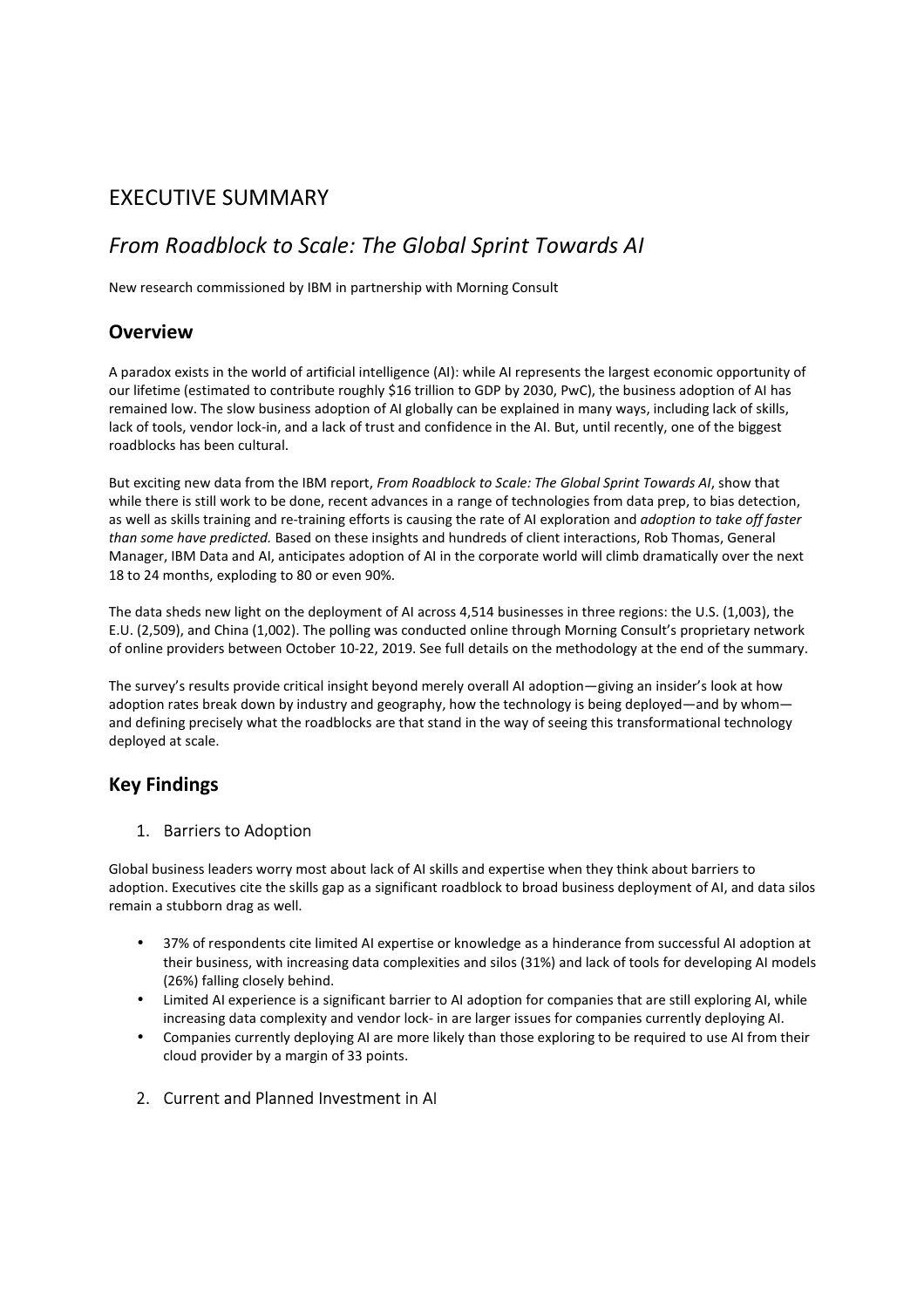Businesses in all industries and all regions surveyed are accelerating their exploratory use of AI.

- Across industries and in all three regions, most global businesses have either deployed AI in their business (34%) or are ramping up exploratory phases with AI (39%), meaning almost 3 in 4 businesses surveyed are in the AI game.
- Large companies are leading AI adoption, with 45% of firms over 1,000 citing adoption of AI compared to 29% of companies under 1,000 employees
- Globally, 22% of the survey's respondents reported they are not currently using or exploring the use of AI.
- Professionals whose companies are currently deploying AI are much more likely to report investment across the board.

Global businesses plan to increase investment in core areas of AI in 2020. Across all industries and global regions, companies plan to invest in AI in 2020, with an emphasis on weakening roadblocks in key areas.

- Global companies are planning to heavily invest in all areas of AI over the next 12 months:
	- o Proprietary AI solutions: 35%
	- o Off the shelf applications: 34%
	- o Off the shelf tools to build their own AI models: 33%
	- o Reskilling and workforce development: 33%
	- o Embedding AI into current applications and processes: 28%
	- o R&D: 26%

### 3. Types of AI Deployment

As the use of technology drives down the cost of performing repetitive tasks, the value of the doing the remaining mission-critical functions sharply increases, especially for tasks that require foundations in intellectual skill and insight—and functions where physical flexibility, common sense, judgment, intuition, creativity and the ability to process natural language. AI today is being deployed horizontally across businesses.

- Firms that are still exploring AI, regardless of the country, are evenly split on whether they plan to use AI for specific project-based work (48%) or to deploy AI across the business (46%).
- Of those companies currently deploying AI, 40% are developing proof of concepts for specific AI-based or AI- assisted projects and 40% are using pre-built AI applications, i.e. chatbots
- Professionals at companies currently deploying AI report the top 5 most important ways their organization are using AI as:
	- o Data security (36%)
	- o Automation of Processes (31%)
	- o Virtual assistants/chatbots (26%)
	- o Business Process Optimization (24)
	- o Sensor Data Analysis (Internet of Things) (24%)
- Large companies are more likely to be investing in embedding AI into current applications and processes (35% for over 1,000, 22% for under 1,000 employees) and proprietary AI solutions (42% for over 1,000, 32% for under 1,000 employees).
- Data and information architecture is more likely to contribute to AI culture at large companies than small companies (55% for over 1,000, 41% for under 1,000 employees).

#### 4. AI Culture and Trust

Here are a few examples across wage ranges and occupations: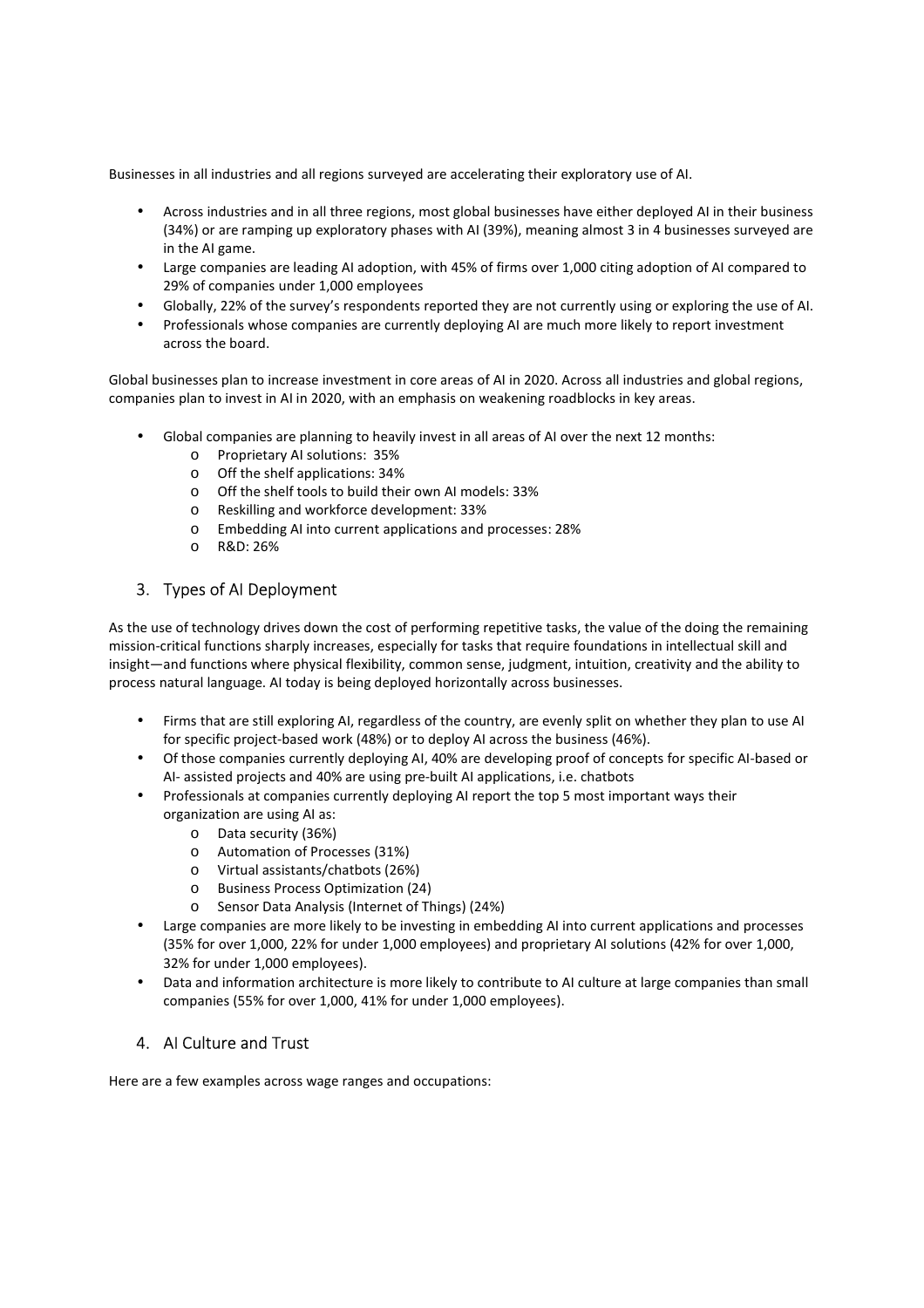- While business needs and competitive pressure are driving AI adoption across the companies surveyed, respondents that have deployed AI are more likely than those that are currently exploring AI solutions to cite directives from leadership (41% v 28%) and company culture (39% v 29%) as driving AI adoption.
- Of the companies currently exploring AI, 41% report that non-technical staff are working with AI, suggesting these companies are moving beyond small experimentation and toward full integration of the technology. Of the companies that have deployed AI, over two-thirds report non-technical staff are directly working with AI.

Trust is the Bedrock of AI's Impact.

For businesses facing roadblocks—and businesses working to deploy AI at scale—one factor remains universal: the necessity of trusting the technology, being able to say with certainty how AI reaches decisions, and building a culture of trust inside organizations for the technology and how it is brought into the workplace.

- Trust in AI technology is the leading factor contributing to the AI culture of companies across all respondents surveyed (61%).
- Globally, 78% of respondents across all countries surveyed say it is very or critically important that they can trust that their AI's output is fair, safe, and reliable.
- Being able to explain how AI arrived at a decision is universally important (83% global respondents), but it is particularly important to those currently deploying AI (92%) over those currently exploring (75%).

### 5. AI and the Cloud

Businesses' AI and Cloud journeys are linked. There is no single approach to the link between AI and cloud, with a wide range of companies moving forward with private cloud, others adopting a hybrid cloud.

- Vendor lock-in is an issue for companies around the world, impacting 53% of respondents.
- Companies currently exploring AI are much more likely to use a private cloud (44% exploring, 27% adopted), while companies currently deploying are more likely to use a hybrid cloud (38% adopted, 26% exploring) or hybrid multicloud (17% adopted, 8% exploring).

# **Methodology**

This survey was conducted from October 10 to October 22, 2019, across an international sample of 4,514 senior business decision-makers with some knowledge/influence over their company's IT decisions, including 1,003 in the U.S., 1,002 in China, and 2,509 in the European Union, including roughly 500 respondents each from the U.K, France, Germany, Spain, and Italy. The interviews were conducted online and the margin of error for the full sample in the E.U. is +/- 2 percentage points, the margin of error for China and the U.S. is +/- 3 percentage points, and the margin of error for each individual E.U. country is +/- 4 percentage points with a 95% confidence level.

Respondents represented a mix of small and large firms:

- 31% of respondents came from firms with more than 1,000 employees
- 34% of respondents came from firms with between 251 and 1,000 employees
- 16% came from firms with 51-250 employees
- 19% came from smaller businesses (50 employees or less)
- Sole proprietorships were not sampled

Respondents represented a mix of seniority:

- All respondents were required to have significant insight or input into their firm's IT decision-making
- One-third of the sample was at a VP level or above (including CIOs, etc.)